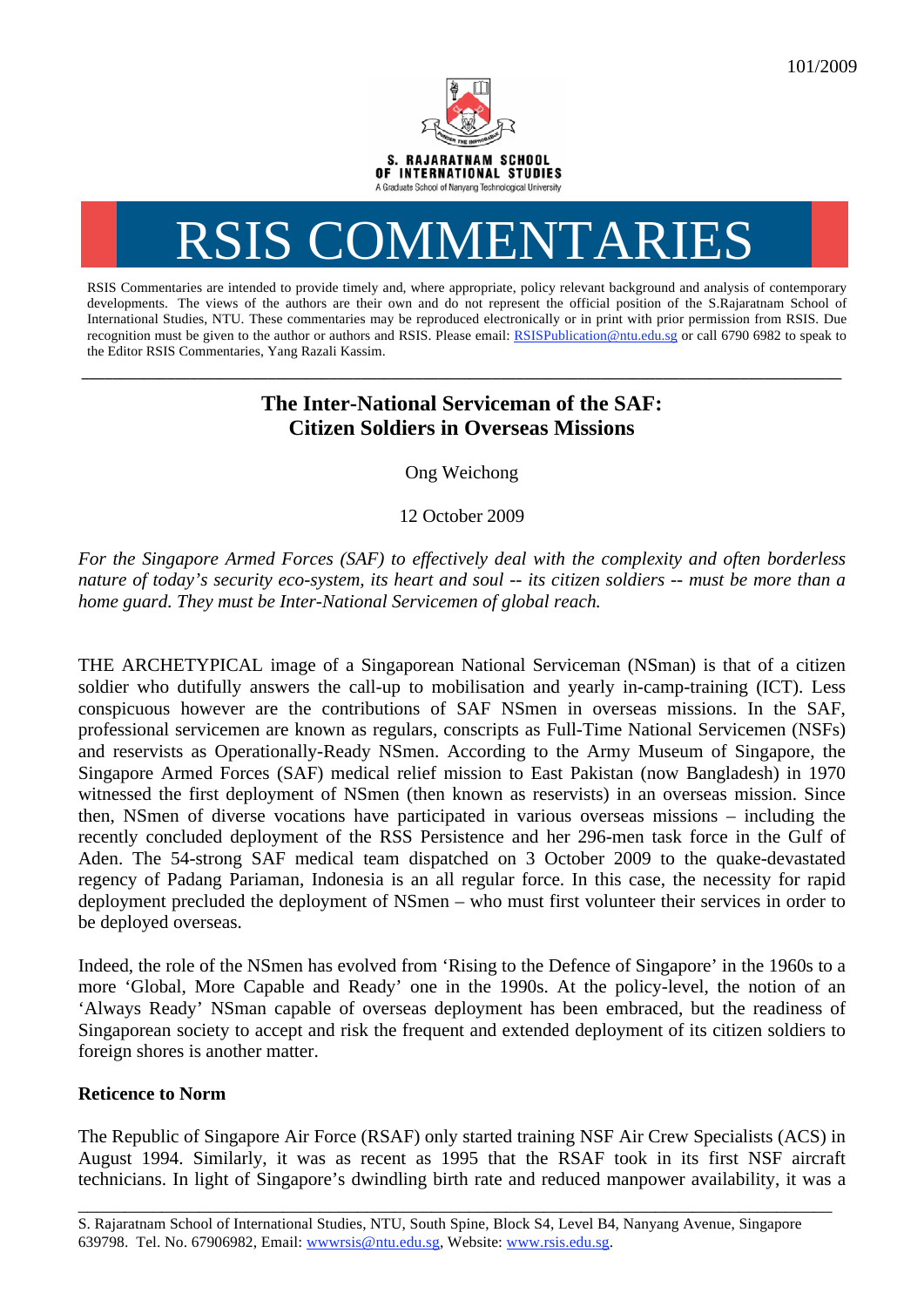necessary step. The involvement of Pilot Captain (NS) David Goh Siau Hiong and Flight Engineer, Staff Sergeant (NS) Tan Tiaw Koon in the mission to evacuate Singaporeans from Cambodia in 1997 underscored the integral role played by Singapore's citizen airmen and the blurring of Regular/NSmen lines. Since then more NS Aircrew have been deployed in overseas missions – including those who have volunteered to serve beyond their 40 days of In-Camp Training (the maximum duration under Enlistment Act). Indeed, the transitional years of the 1990s (from the Second to the Third Generation SAF) were fundamental in the shaping of a 'Positive NS Experience' policy -- whereby every soldier, sailor, airman, NSF or NSmen mattered.

The same however cannot be said of societal attitudes – particularly when it comes to the deployment of Singapore's citizen soldiers overseas. The Confucian adage 'just as one would not use good iron to make a nail, one does not use a good man to make a soldier' which held sway in many a Singaporean Chinese family in the 1960s and 1970s no longer persists today. After more than 40 years of nationbuilding, the role and acceptance of NS has become embedded in the national psyche and social fabric of Singapore's HDB heartlands. This acceptance however is premised on the defence of Singapore within its physical limits and grounded in the implicit trust that the state will not risk the lives and well-being of its citizen soldiers unnecessarily.

For the majority of Singaporean families, the challenges of globalisation manifest themselves tangibly in lost employment opportunities -- not transnational security threats that seem a world away. In short, it is difficult to convince most Singaporean parents of the legitimacy and rationale of sending their sons to solve the problems of others. As such, when the SAF does deploy for overseas missions, the overwhelming majority tend to be regulars rather than NSFs or NSmen – and rightly so. This however should not preclude the deployment of Singapore's citizen soldiers particularly if they bring expertise that is lacking or absent in the SAF.

## **Civilian Expertise in an Informatised Battlefield**

One such area in which civilian expertise can be tapped is Media Operations (MO) -- the vital link between ground operations and public opinion crucial to the success of any overseas mission.

In the British Army, MO in all theatres of operations are run by a specialist Territorial Army (TA) unit, the Media Operations Group MOG (V). All MOG (V) members are volunteer reservists drawn from a broad specturm of media specialists that include public relations, photography, marketing, broadcasting, and journalism. The unique difference between MOG (V) and most other TA units is that the media operators of MOG (V) are essentially subject matter experts who actually use their civilian skills in direct assistance of military forces. The 15 (UK) PSYOPS Group plays a similar role in the realm of Psychological Operations (PSYOPS) and Information Operations (IO), although its members are equally split between regulars and reservists. The complete withdrawal of regular personnel from MO might not be practicable or desirable within the SAF context, but MO, PSYOPS and IO are fields where civilian expertise can be used to supplement or plug gaps in capabilities.

In the near future, the SAF will find itself increasingly deployed in Security, Stability, Transition and Reconstruction (SSTR), Humanitarian and Disaster Relief (HADR) and a multitude of Other Than War (OTW) missions overseas. These are scenarios where civilian expertise in MO, international law, medicine, veterinary medicine, civil engineering and a host of other disciplines are crucial to mission success. The deployment of NSmen who are subject matter experts in such overseas missions thus go a long way in boosting the capabilities of the task force and getting the job done.

The NSmen of the SAF have come a long way from the 'home guard' of the 1960s. The citizen soldiers of the 3<sup>rd</sup> Generation SAF are now a 'Global, More Capable and Always Ready' aegis some 300,000-strong. Not to utilise SAF NSmen to advance defence diplomacy efforts is to ignore the invaluable contributions of Singapore's citizen soldiers in the SAF's transformational journey. It also